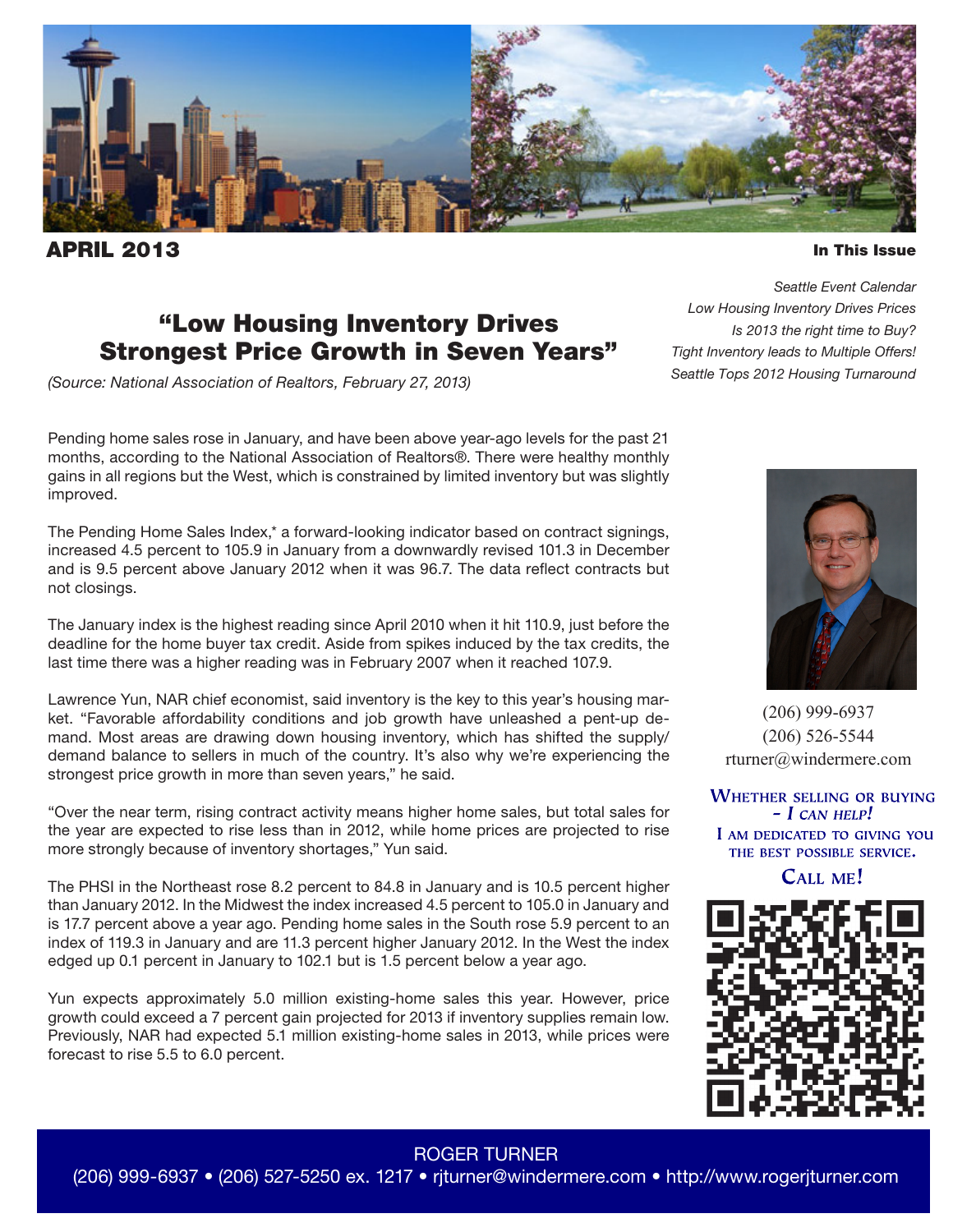# SEATTLE CALENDAR

### UNIVERSITY DISTRICT STREET FAIR

### Saturday, May 18th 10 AM to 7 PM and Sunday, May 19th 10 AM to 6 PM, 2013

Features of the 2013 U District Street Fair include:

Over 200 unique local and regional arts & crafts booths

50 food booths in two special courts with an array of international foods

Three Live Music Stages: a main stage, a community stage and a children's stage – all featuring music, dance performance, comedy and more,

A special children's area with age appropriate events,

A wonderful medley of street performers and much more!

The University District StreetFair is a free event, located in the heart of the University District of Seattle on University Way NE.

# Seattle Center Festál 42nd Annual Northwest Folklife Festival May 24-27, 2013

Northwest Folklife Festival is a part of Seattle Center Festál 2013

The 42nd annual Northwest Folklife Festival celebrates the music, dance, stories, and art of the people of the Pacific Northwest. Festivalgoers have the opportunity to participate in the many traditions of our diverse region. This year's cultural focus is Washington Works, a program that explores various aspects of occupational folklore in the Northwest.

One of the largest free folk festivals in the country, Seattle Center Festal presents Northwest Folklife Festival, May 24 – 27. Explore and experience the cultural roots and contemporary influences of ethnic communities in our region through live performances, visual arts, and hands-on activities. Northwest Folklife Festival features over 7,000 performers, participatory dances, workshops, crafts, food, and more.

### "Is 2013 the Right Time to Buy a Home?"

*(Source: Credit.com, March 12, 2013)*

Have you noticed it yet? The growing murmur out there, getting louder every week, bubbling up in newspapers, on TV and on news sites -- and it's telling you to buy a house in 2013. OK, maybe that's a bit of an exaggeration, but there are definitely a lot of experts (and non-experts) suggesting that this year is the right time to buy a house. And that murmur may soon turn into a deafening roar. So let's look at the questions that you need to ask to determine whether 2013 is really the best time to buy a house.

Is buying a house right for you right now? We'll discuss the numbers in a second, but before we do that, it's important to get one thing straight: No matter what the national economic and housing market trends indicate, it only makes sense to buy a house if it meshes with your current place in life and your future goals. For example, if you have a stable career and a job that pays enough to cover your living expenses (with some leftover for emergencies/retirement), and you plan on being in the same place for 3 to 5 years or expect that you could rent the house out if you were to move away, then you are probably in a good position to consider buying a house in 2013.

On the other hand, if you can't imagine giving up your mobility, if you can't count on having a steady income, or if you have substantial credit card debt or student loan debt (or are struggling to pay your bills each month) then it might not make sense for you to buy a home at this time.

Are mortgage rates the best in 2013? So let's say you've decided that now is a good time for you personally to buy a house. The next question is whether it's the right time financially. A big part of the answer has to do with interest rates. Lower interest rates are always better, obviously, because they save you money. Even an interest rate that is 1 percent lower could save you \$50,000 or more over the course of a 30-year mortgage. And if you can lock-in a low rate with a fixed-rate mortgage (rather than an adjustable-rate mortgage) that's even better. So the question is, are interest rates low right now? The experts say "yes." This graph shows average mortgage interest rates over the past 30 years:

As you can see, rates are currently at about 3.5 percent, which is lower than at any other point in the past three decades. So clearly, it's true that this is an opportunity to lock in low interest rates. But do we have any reason to expect them to increase in the near future? That's hard to say. Some experts have been predicting inflation and rising interest rates for the past few years and it hasn't happened yet. These kinds of predictions are notoriously difficult to get right. However, it's probably not a bad idea to assume that these rates will increase at some point in the future.

## "Puget Sound Housing Market Enters Busy Spring Season with Few Homes for Sale"

*Tight inventories are leading to more multiple offers and rising prices* as buyers compete for properties. In February, the inventory of single-family homes and condominiums available for sale dwindled to just over a 1.2-month supply in King and Snohomish Counties and a 2.1-month supply in Pierce County. A six-months supply is considered a balanced market.

Compared to February a year ago, the number of active listings was down 45.3 percent in King County, 47.7 percent in Snohomish County and 29.3 percent in Pierce County in February. That compares to an overall drop of 29 percent in active listings in the 21 counties served by the Northwest Multiple Listing Service.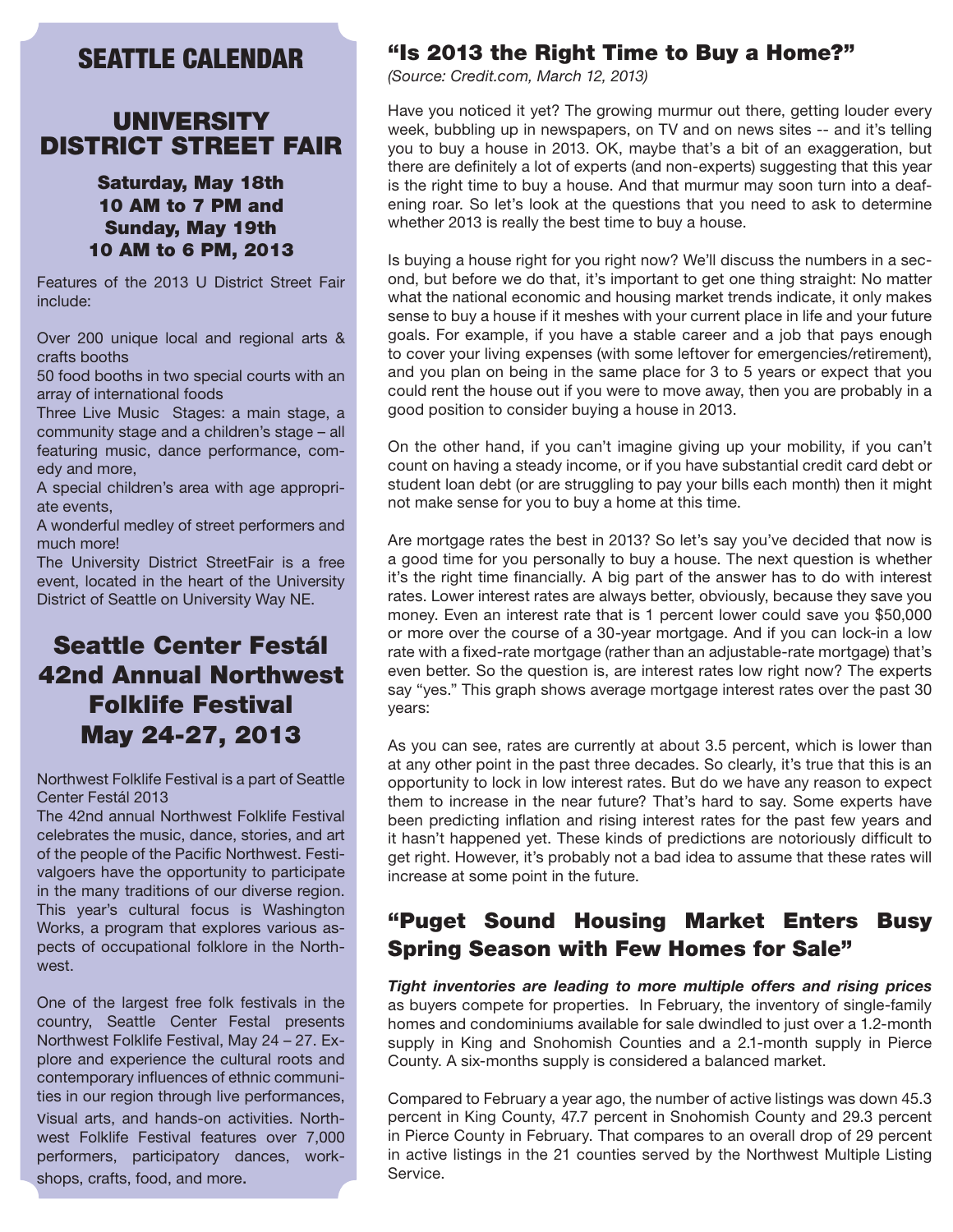Distressed properties continue to be a drag on the market, accounting for roughly one-fourth of the single-family homes and condominiums listed for sale through the Northwest Multiple Listing Service. Some would-be sellers are prevented from listing their homes because they are underwater on their mortgages and either don't have the cash to cover their losses at closing or can't qualify for short sales.

Federal budgets cuts from sequestration could further hobble the housing market as it moves into the spring sales season. Federal agencies may have fewer workers to process loans, slowing the approval process. Federal staff cuts may also make it more difficult to sell distressed properties, according to some residential brokers commenting in the NWMLS release.

Tight supplies continue to boost the median prices of single-family homes and condominiums in the tri-county area. The median price for a home in King County in February was \$332,577, up 20.9 percent compared to the same month in 2012. In Snohomish County, the median home price was \$260,000, up 18.2 percent year over year. Meanwhile, the median home price in Pierce County was \$195,725, up 15.5 percent.

## "2012's Top Turnaround Housing Markets: Las Vegas and Seattle"

*(Source: Forbes Magazine, January 3, 2013)*

Nationally, asking home prices are up 5.1% year-over-year, while rents rose 5.2%. Locally, Phoenix, Las Vegas, and San Jose posted the largest yearover-year price gains in December.

The Trulia Price Monitor and the Trulia Rent Monitor are the earliest leading indicators of how asking prices and rents are trending nationally and locally. They adjust for the changing mix of listed homes and therefore show what's really happening to asking prices and rents. Because asking prices lead sales prices by approximately two or more months, the Monitors reveal trends before other price indexes do.

### Las Vegas and Seattle are Top "Turnaround" Markets in 2012

In December 2012, Phoenix had the nation's largest year-over-year price increase at 26.0%. But Las Vegas and Seattle had double-digit price gains in 2012 after double-digit declines in 2011, making them the top turnaround housing markets of the year. Phoenix had the third-largest improvement in 2012 relative to 2011. All but one of the top 10 turnaround metros were in the West and Southwest, including four in California: Oakland, San Jose, Sacramento, and Fresno. Atlanta was the only market east of the Rockies to make the list.

2012 was a huge turnaround year for most local markets, not just the 10 on our list. Whereas 82 of 100 metros had price increases in 2012, only 12 did in 2011. Furthermore: in 2012, 16 metros had price increases of more than 10%, compared with just two in 2011. And only five of the 100 largest metros had smaller price increases (or bigger declines) in 2012 than in 2011: Miami, Fort Lauderdale, and Cape Coral-Fort Myers, FL, plus Greenville, SC and Albany, NY.

## WELCOME TO The Color Run™ 5k SEATTLE! Seattle Center Sunday, May 12, 2013

The Color Run™ 5k is going down in Seattle, Washington on May 12th, 2013! The only question is "Are you ready for the craziest, colorful, 5k of your life?" You bet you are. Race it solo or form a "color team" of 4+ members. Check out the race details below & we'll see you all squeaky clean at the start line. The Color Run™ in Seattle is awesome!

### HOW DOES IT WORK?

The Color Run™ 5k event is a unique experience focused less on speed and more on crazy color fun with friends and family. Color runners come from all different ages, shapes, sizes, and speeds; but everyone toeing the start line has a blast. Whether you are a casual morning mall walker or an Olympic athlete, the 3 miles of The Color Run™ course will be the most memorable and colorful run of your life!

#### RACE RULES

Rule #1 All participants are welcome… fast, slow, runner, walker, old, and young. Rule #2 White shirt dress code at the official start line and ready to roll no later than 9:00am! (time subject to change) Rule #3 Completely colored Picasso-painting madness at the finish

#### **SEATTLE SPORTS SCHEDULE** \*\*\*\*\*\*\*\*\*\*\*\*\*\*\*\*\*\*\*\*\*\*\*\*\*\*\*\*\*\*\*\*\*\*\*\*\*\*\*\*\*\*\*\*\*\*\*

#### **MARINERS MLB HOME GAMES**

http://seattle.mariners.mlb.com/

| 5/1  | 7:10PM | V.S. ORIOLES          |
|------|--------|-----------------------|
| 5/10 | 7:10PM | <b>V.S. ATHLETICS</b> |
| 5/11 | 6:10PM | <b>V.S. ATHLETICS</b> |
| 5/12 | 1:10PM | <b>V.S. ATHLETICS</b> |
| 5/24 | 7:10PM | <b>V.S. RANGERS</b>   |
| 5/25 | 7:10PM | V.S. RANGERS          |
| 5/26 | 1:10PM | V.S. RANGERS          |
| 5/27 | 1:10PM | V.S. PADRES           |
| 5/28 | 7:10PM | V.S. PADRES           |
|      |        |                       |

#### **SOUNDERS FC HOME GAMES**

http://www.soundersfc.com/

| 5/11 |  |  | 1:00PM V.S. EARTHOUAKES |  |  |
|------|--|--|-------------------------|--|--|
| 5/18 |  |  | 1:00PM V.S. DALLAS      |  |  |